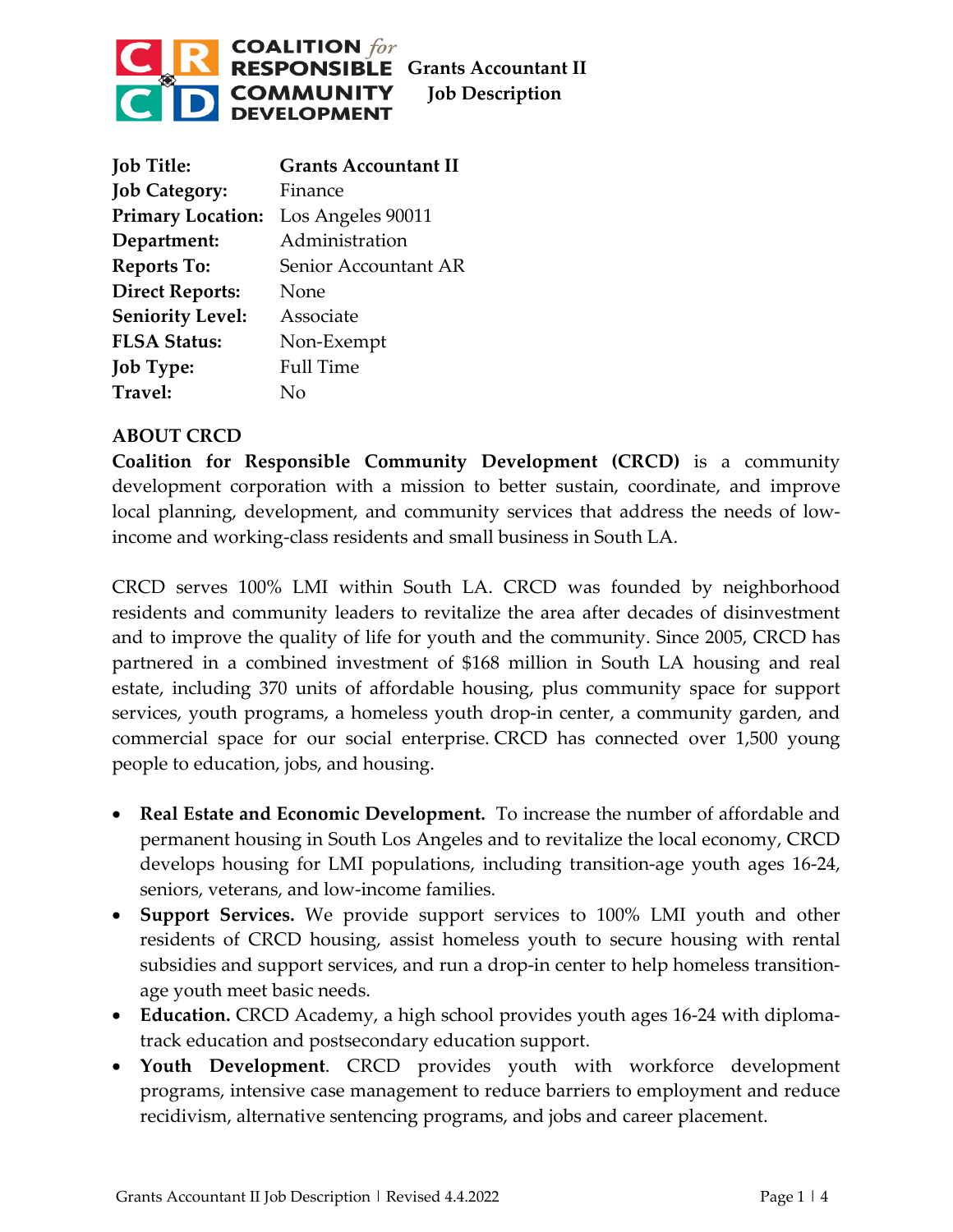## **COALITION**  $for$ **RESPONSIBLE** Grants Accountant II **COMMUNITY** Job Description<br>DEVELOPMENT

- **Worksource Center**. Since 2014 CRCD has been the operator of the federally funded Vernon-Central/ Los Angeles Trade-Technical College WorkSource Center where unemployed LMI residents are linked to career-ladder jobs and supportive services.
- **CRCD Enterprises**. CRCD is the parent organization of a social enterprise providing training and employment for low-income youth and young adults.

## **BENEFITS**

- Dental, Vision, Medical Benefits: CRCD is in the top 10% for excellent employee benefits for non-profit organizations. CRCD offers 80% employee paid and 60% dependent paid medical
- 401K eligibility to participate from day one and up to 3% matching after one year
- Flexible Spending Account (FSA)
- Short-Term & Long-Term Disability, Accident, and Hospital Indemnity
- Whole Life Insurance, College Funding Plans/529 Savings Plan from Principal
- Pet insurance, Legal/ID Theft
- Generous work/life balance
- 13 Paid Holidays

### **SUMMARY**

The Grants Accountant II works under the moderate direction and supervision of the Senior Accountant of Grants Billing and will be responsible for reviewing, monitoring, billing, collections and reporting on assigned government (Federal, State, County, City etc.) and foundation grants. The Grants Accountant II must work with the responsible department/program staff to ensure grant spending is appropriate according to grant contract and be familiar with all laws and regulations including the Uniform Grants Guidance as well as nonprofit accounting principles such as restricted funds accounting. The Grants Accountant II is gaining or attaining a full proficiency in a specific area of discipline within the job and is responsible for the day-to-day input for the Grants billing Department.

## **ESSENTIAL DUTIES & RESPONSIBILITIES**

- 1. Be a strong user of the overall accounting system, especially in the accounts receivable/billing
- 2. Be proficient with the General Ledger coding system (grant, program, department, program)
- 3. Review and be familiar with assigned contracts especially the financial section
- 4. Ensure grant budget is updated in the accounting system as needed
- 5. Complete and record periodic grant billings by established deadlines
- 6. Prepare grant budget actual report each month to monitor variances
- 7. Work with applicable department/program staff to monitor variances
- 8. Perform grant receivable collections to minimize old outstanding items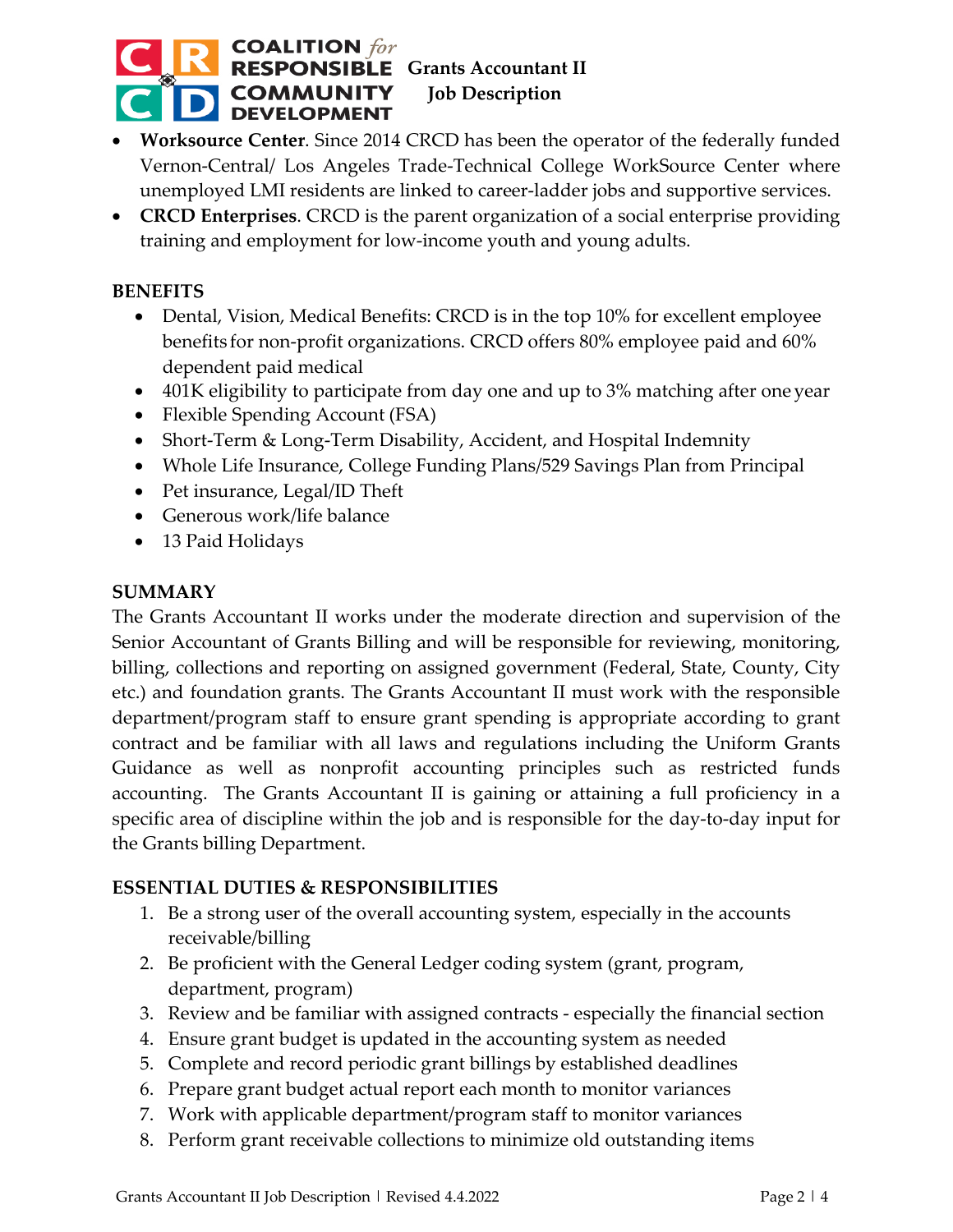# **COALITION** for<br>**RESPONSIBLE** Grants Accountant II **COMMUNITY** Job Description **DEVELOPMENT**

- 9. Serve as liaison to grantors as needed
- 10. Prepare periodic and close out grant reports according to required timelines
- 11. Assist with budget modifications and new grant budget preparation as applicable
- 12. Assist with grant audit as needed
- 13. Keep abreast of laws and regulations that impact the assigned work
- 14. Adhere to department and organizational standards, policies and procedures
- 15. Be a team member of the finance department and support other departments' staff as needed
- 16. Cross train as back-up for other accounting staff in the event of emergencies
- 17. Uphold CRCD's Mission Statement and 5 Year Strategic Plan

## **MINIMUM QUALIFICATIONS**

- 1. Four-year college degree in accounting, business, or related field
- 2. 3 5 years' experience or education in accounting or related field
- 3. Self-starter with demonstrated ability to work on multiple projects simultaneously, and the ability to meet tight deadlines
- 4. Proficiency in the use of software applications, databases, spreadsheets, and word processing
- 5. Understanding of accounting processes, procedures, and internal controls
- 6. Strong research and analytical skills

## **PREFERRED QUALIFICATIONS**

- 1. Advanced College courses in accounting or related field of studies
- 2. Advanced proficiency in Microsoft Office Suite with ability to create formulas in excel
- 3. 3 5 years' experience in the Non-Profit Industry

## **WORK ENVIRONMENT**

- 1. On occasion walk or drive to different local sites throughout the day
- 2. Regularly required to sit, stand, bend, and occasionally lift or carry up to 35 lbs.
- 3. Combination of field and office environment
- 4. May necessitate working in busy and loud environments
- 5. May be exposed to elements like cold, heat, dust, noise, and odor
- 6. May participate in training and staff development that requires local and out of state travel
- 7. Work regularly in a community that is exposed to gang activity, substance use, homelessness, and high unemployment rates.
- 8. Must be available on call for emergency crisis situations with the ability to respond after work hours as needed for emergencies.
- 9. This is not a work-from-home position